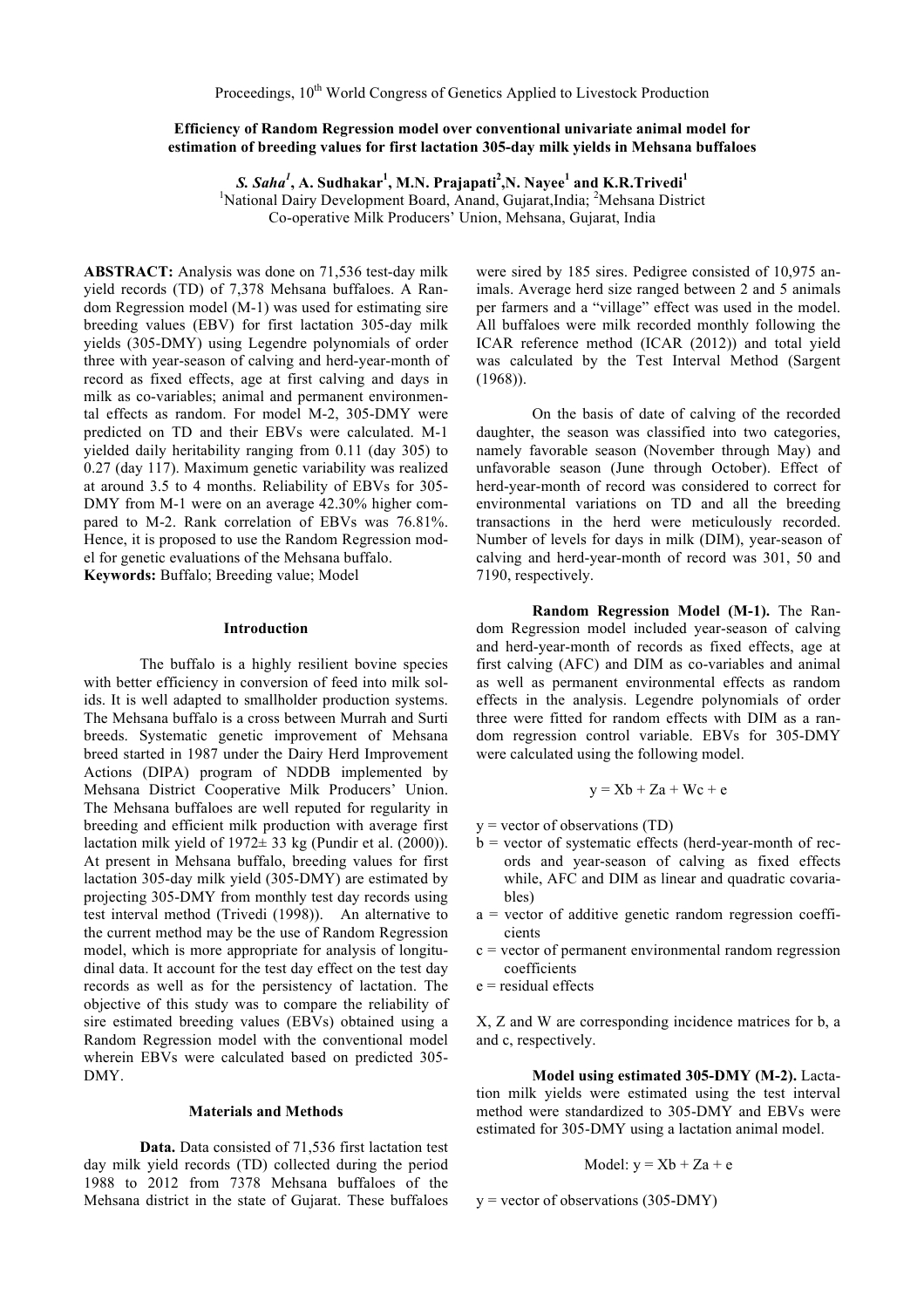- $b =$  vector of systematic effects (herd-year-month of records and year-season of calving as fixed effect while, AFC as linear and quadratic covariables)
- a = vector of additive genetic effects

 $e$  = vector of residual effects

X and Z are corresponding incidence matrices for b and a, respectively.

**Statistical analysis.** Heritability of TD and EBVs from M-1 were estimated using AIREML methodology by WOMBAT software package (Meyer (2007)). Reliability of EBV was estimated sing standard formula as:Reliability =  $1 - (Predicted error variance) / (Additive)$ genetic variance) (Mrode and Thompson (2005)). Spearman's rank correlations were estimated for EBVs obtained from the two models used in this study. Criterion for comparison was reliabilities of EBVs with validation of results using rank correlations.

#### **Results and discussion**

**Estimation of heritability.** Heritability estimates are determined by multiple factors like statistical models used and methods adopted for interpolation of 305-DMY.

The TD ranged from 0.10 to 19.60 kg with a standard deviation of 2.08 kg. The average TD was 6.29 kg. Figure 1 plots daily heritability values. M-1 yielded daily heritability ranging from 0.11 (day 305) to 0.27 (day 117). These estimates are comparable with reports of Breda et al. (2010) and Chakraborty et al. (2010), who reported low to medium estimates heritability for TD in Murrah buffaloes. However, these estimates are higher than heritability estimates reported for Italian buffaloes (Rosati and Vleck (2002)). The lowest value was observed at day 305 (0.11), whereas the highest heritability was obtained at day 117 (0.27). Heritability at day 5 was 0.12, which increased to 0.13at day 10, and reached a peak at day 117 (0.27). Similar observation was reported by Jamrozik and Schaeffer (1997) and Silvestre et al. (2005) in dairy cattle. This peak in heritability reduced gradually and reached 0.14 by day 270. During the latter part of lactation, the heritability reduced from 0.12 (day 294) to 0.11 (day 305). The maximum genetic variability was observedat 3.5 to 4 months of lactation. On the contrary, Geetha et al. (2006) reported higher estimate of heritability (0.58) in the beginning of lactation (5 days) in Murrah buffaloes.

There was no major selection in this breed before inception of the DIPA programme and hence considerable variability is expected. Low to moderate heritability estimates in this study confirm the expectations indicating that there exists considerable scope for selection in Mehsana buffalo for milk yield.

**Breeding value estimation.** EBVs obtained from M-1 ranged from -422.59 to 456.61 kg,whereas those from M-2 ranged from -340.43 to 260.04 kg. Reliability of EBVs from M-1 ranged from 0.08 to 0.88 with an average of 0.70 whereas those for M-2 ranged from 0.03 to 0.69 with an average of 0.42. The gains in reliability of EBVs from M-1 over those from M-2 ranged from 20.86% to 70.71% with an average gain of 42.30%. Two curves of daily EBVs of sire with the highest EBV (S1) and sire with the lowest EBV (S2) obtained from M-1 are presented in Figure 2. The rank correlation of EBVs between two models was 76.80%. Table 1 compares EBV and their reliability obtained from the two models.



**Figure 1. Curve for daily heritability estimates**



**Figure 2.Curves of daily EBVs**

## **Conclusion**

Daily heritability ranged from 0.11 (day 305) to 0.27 (day 117). Use of M-1 provided more reliable estimates of EBVs for 305-DMY as compared to M-2 in Mehsana buffaloes and thus recommended in estimating EBVs for 305-DMY in ongoing programme.

### **Literature cited**

- Breda, F.C., Albuquerque, L.G., Euclydes, R. F., et al. (2010). J. Dairy Sci. 93:784-791
- Chakraborty, A.K., Dhaka, S.S., Pander B. L., et al. (2010). Indian J. Anim. Sci. 80(8):729-732
- Geetha, E., Chakraborty,A.K., and Kumar, V.K. (2006). Asian-Aust. J. Anim. Sci. 19(12):1696-1701
- ICAR (2012).International agreement on recording practices. Guidelines approved by the General Assembly. Cork, Ireland